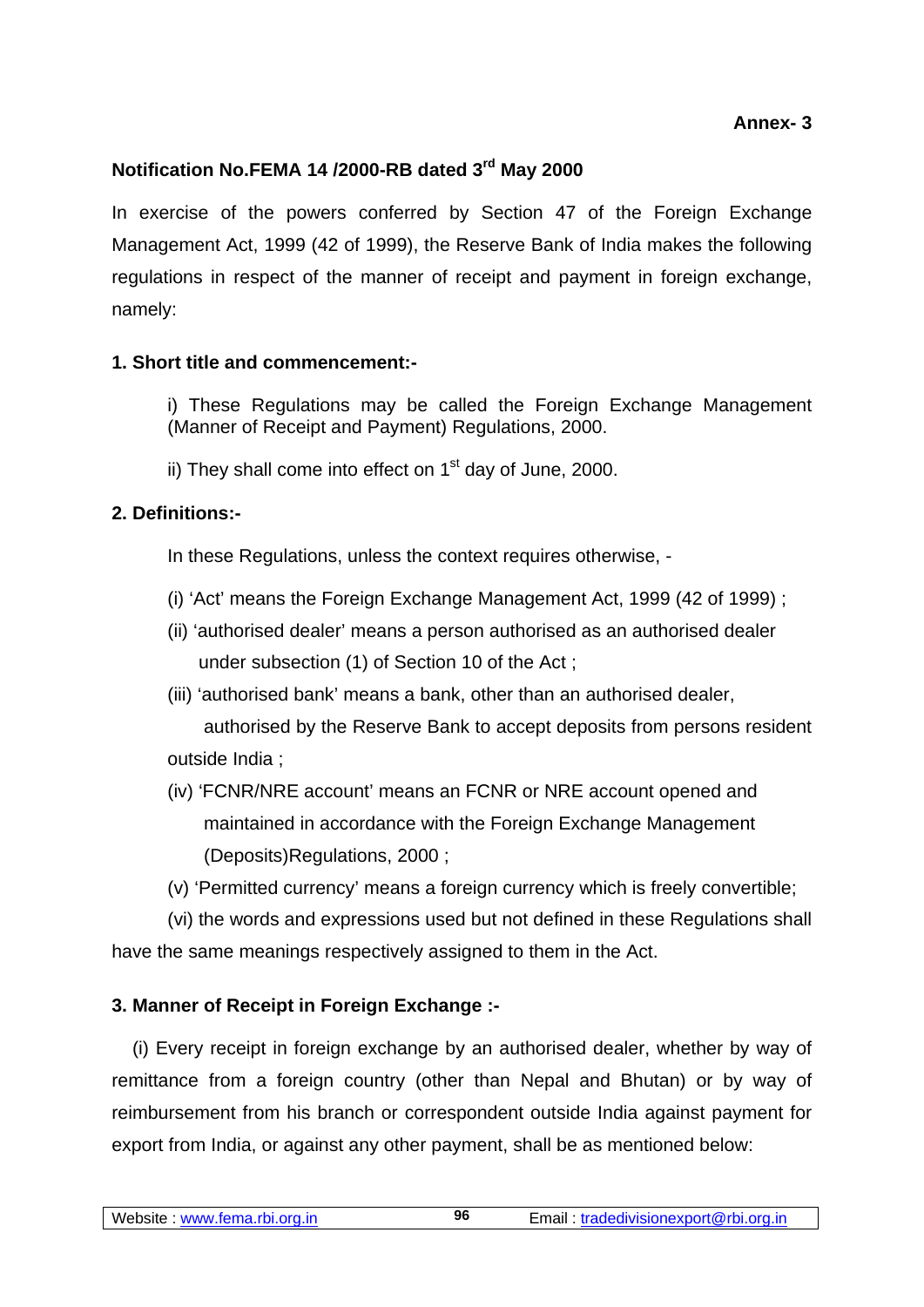| Group                                                                                                                                                          | Manner of receipt of foreign exchange                                                                                                                                                                                                                                                                                                                                                                                              |
|----------------------------------------------------------------------------------------------------------------------------------------------------------------|------------------------------------------------------------------------------------------------------------------------------------------------------------------------------------------------------------------------------------------------------------------------------------------------------------------------------------------------------------------------------------------------------------------------------------|
| (1) member countries in<br>the Asian Clearing Union<br>(except Nepal)namely,<br>lslamic,<br>Bangladesh<br>Republic of Iran<br>Myanmar Pakistan and<br>SriLanka | a) payment for all eligible current transactions by debit to<br>the Asian Clearing Union dollar account in India of a bank<br>of the member country in which the other party to the<br>transaction is resident or by credit to the Asian Clearing<br>Union dollar account of the authorised dealer maintained<br>with the correspondent bank in the member country; and<br>b) payment in any permitted currency in all other cases |
| (2)<br>all countries other<br>than those mentioned in<br>(1).                                                                                                  | a) payment in rupees from the account of a bank situated<br>in any country other than a member country of Asian<br>Clearing Union or Nepal or Bhutan; or<br>b) payment in any permitted currency.                                                                                                                                                                                                                                  |

- "(1A) In respect of exports from India to Myanmar, payment may be received in any freely convertible currency or through ACU Mechanism from Myanmar"
- (2) In respect of an export from India, payment shall be received in a currency appropriate to the place of final destination as mentioned in the declaration form irrespective of the country of residence of the buyer.

## **4. Payment for export in certain cases:-**

Notwithstanding anything contained in Regulation 3, payment for export may also be received by the exporter as under, namely:

i) in the form of a bank draft, cheque, pay order, foreign currency notes /travelers cheque from a buyer during his visit to India, provided the foreign currency so received is surrendered within the specified period to the authorised dealer of which the exporter is a customer ;

ii) by debit to FCNR/NRE account maintained by the buyer with an authorised dealer or an authorised bank in India ;

iii) in rupees from the credit card servicing bank in India against the charge slip signed by the buyer where such payment is made by the buyer through a

**97**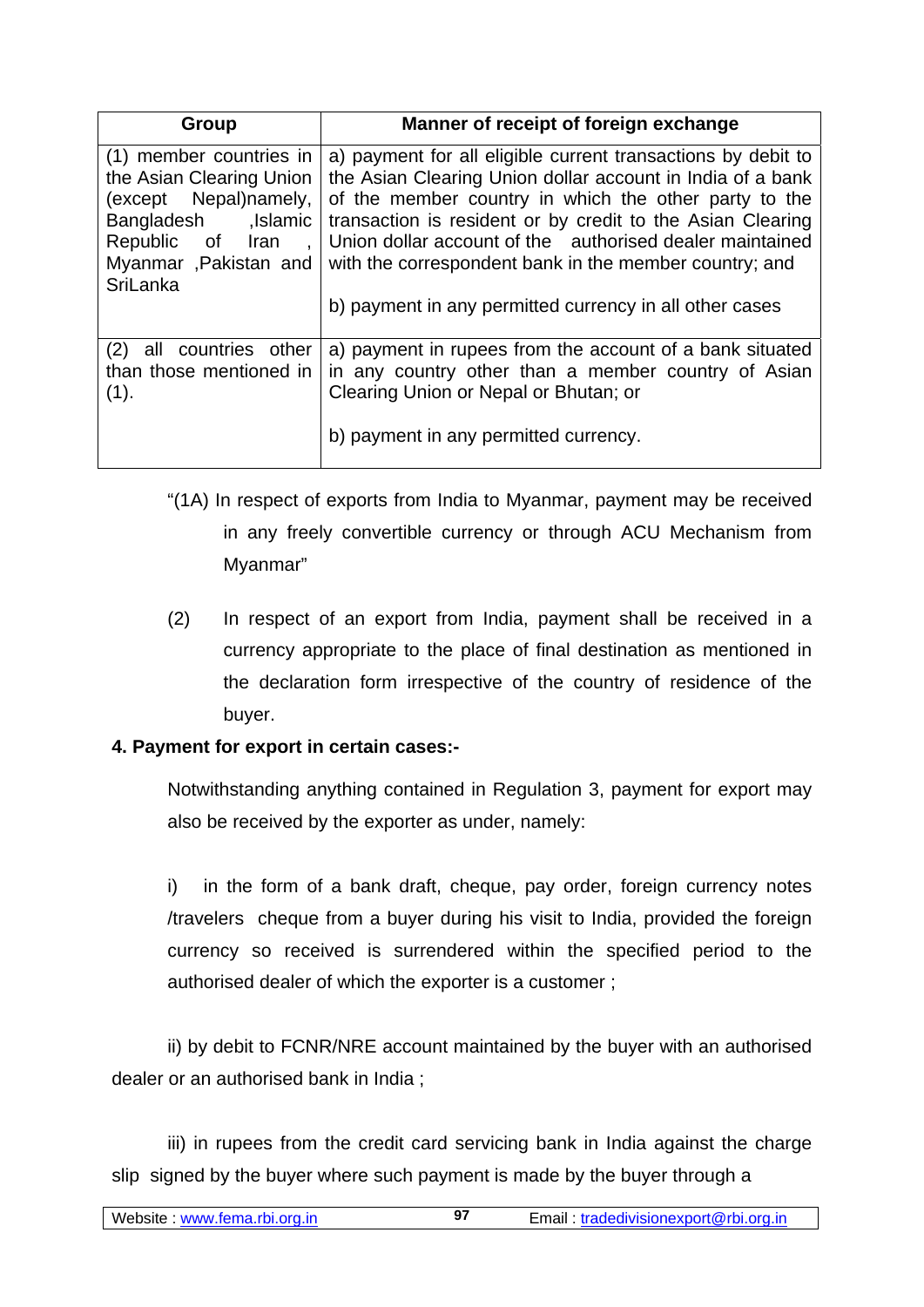credit card ;

iv) from a rupee account held in the name of an Exchange House with an authorised dealer if the amount does not exceed two lakh rupees per export transaction ;

v) in accordance with the directions issued by the Reserve Bank to authorised dealers, where the export is covered by the arrangement between the Central Government and the Government of a foreign country or by the credit arrangement entered into by the EXIM Bank with a financial institution in a foreign state;

vi) in the form of precious metals i.e. gold/silver/platinum equivalent to value of jewellery exported by Gems and Jewellery units in Special Economic Zones and Export Oriented Units on the condition that the sale contract provides for the same and the value is declared in the relevant GR/SDF/PP forms.

#### **5) Manner of payment in foreign exchange:-**

(1) A payment in foreign exchange by an authorised dealer, whether by way of remittance from India or by way of reimbursement to his branch or correspondent outside India (other than Nepal and Bhutan) against payment for import into India, or against any other payment, shall be as mentioned below:

| Group                                                                                                                                                                    | <b>Manner of payment</b>                                                                                                                                                                                                                                                                                                                                                |
|--------------------------------------------------------------------------------------------------------------------------------------------------------------------------|-------------------------------------------------------------------------------------------------------------------------------------------------------------------------------------------------------------------------------------------------------------------------------------------------------------------------------------------------------------------------|
| (1) member countries in<br>the Asian Clearing<br>Union (except Nepal)<br>Bangladesh,<br>namely,<br>Islamic Republic of Iran,<br>Myanmar, Pakistan and<br><b>SriLanka</b> | a) payment for all eligible current transactions by credit to<br>the Asian Clearing Union dollar account in India of a bank<br>of the member country in which the other party to the<br>transaction is resident or by debit to the Asian Clearing<br>Union dollar account of the authorised dealer maintained<br>with the correspondent bank in the member country; and |
|                                                                                                                                                                          | b) payment in any permitted currency in other cases                                                                                                                                                                                                                                                                                                                     |
| countries other<br>(2)<br>all<br>than those mentioned in<br>(1).                                                                                                         | a) payment in rupees from the account of a bank situated<br>in any country other than a member country of Asian<br>Clearing Union or Nepal or Bhutan; or                                                                                                                                                                                                                |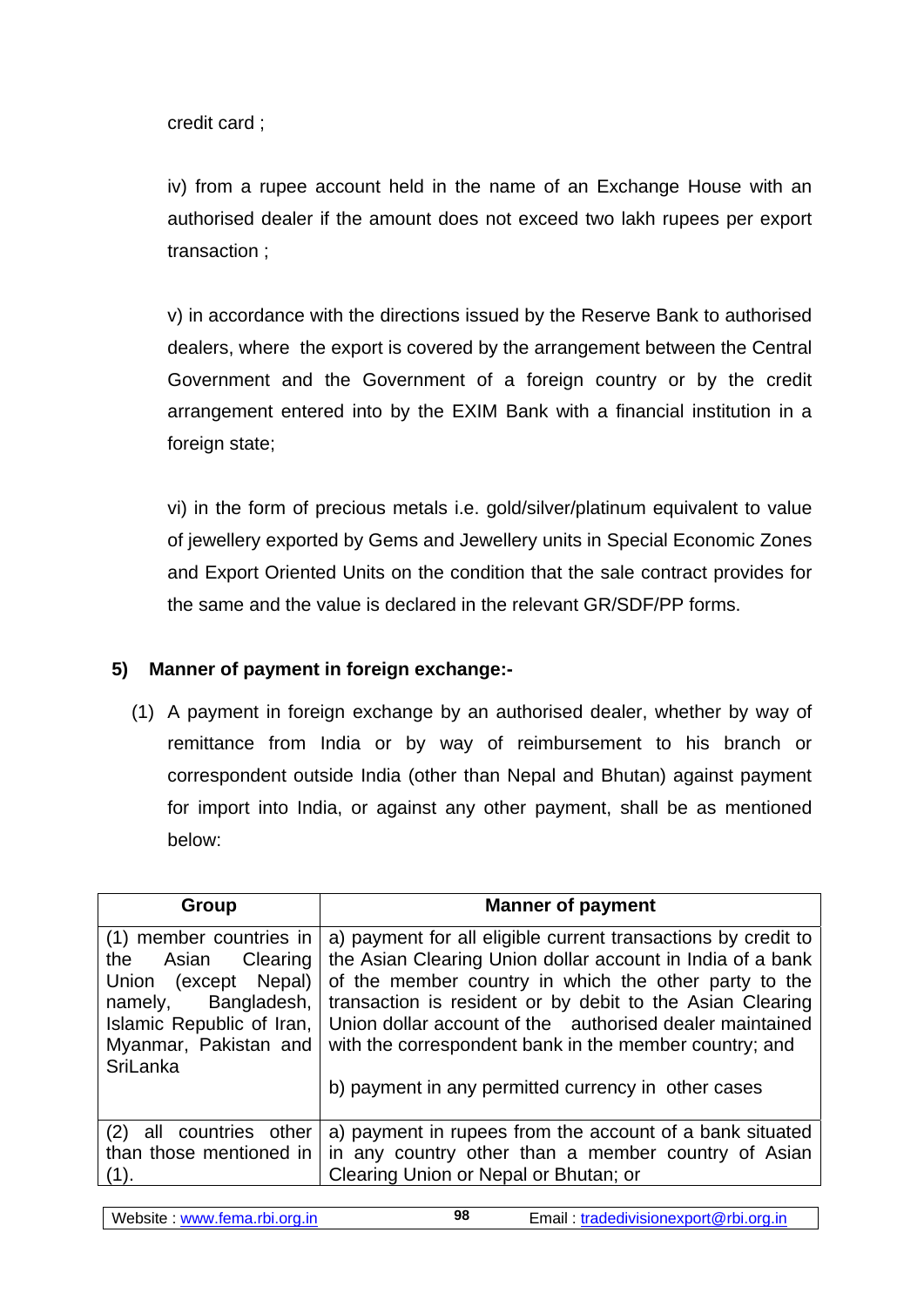" (1 A) In respect of imports into India from Myanmar, payment may be made in any freely convertible currency or through ACU Mechanism to Myanmar"

(2) In respect of import into India,

a) where the goods are shipped from a member country of Asian Clearing Union (other than Nepal) but the supplier is resident of a country other than a member country of Asian Clearing Union, payment may be made in a manner specified for countries in Group (2) of Regulation 5 ;

b) in all other cases, payment shall be made in a currency appropriate to the country of shipment of goods.

### **6. Manner of Payment in certain cases:-**

Notwithstanding anything contained in Regulation 5 –

(1) where an import is covered by the special arrangement between the Central Government and the Government of a foreign state, the payment for import shall be made in accordance with the directions issued by the Reserve Bank to authorised dealer ;

(2) subject to the provisions of sub-regulation (1), a person resident in India may make payment in foreign exchange through an international card held by him :

Provided that –

a) the transaction for which the payment is so made is in conformity with the provisions of the Act, rules and regulations made thereunder; and

b) in the case of import for which the payment is so made, the import is also in conformity with the provisions of the Export-Import Policy for the time being in force.